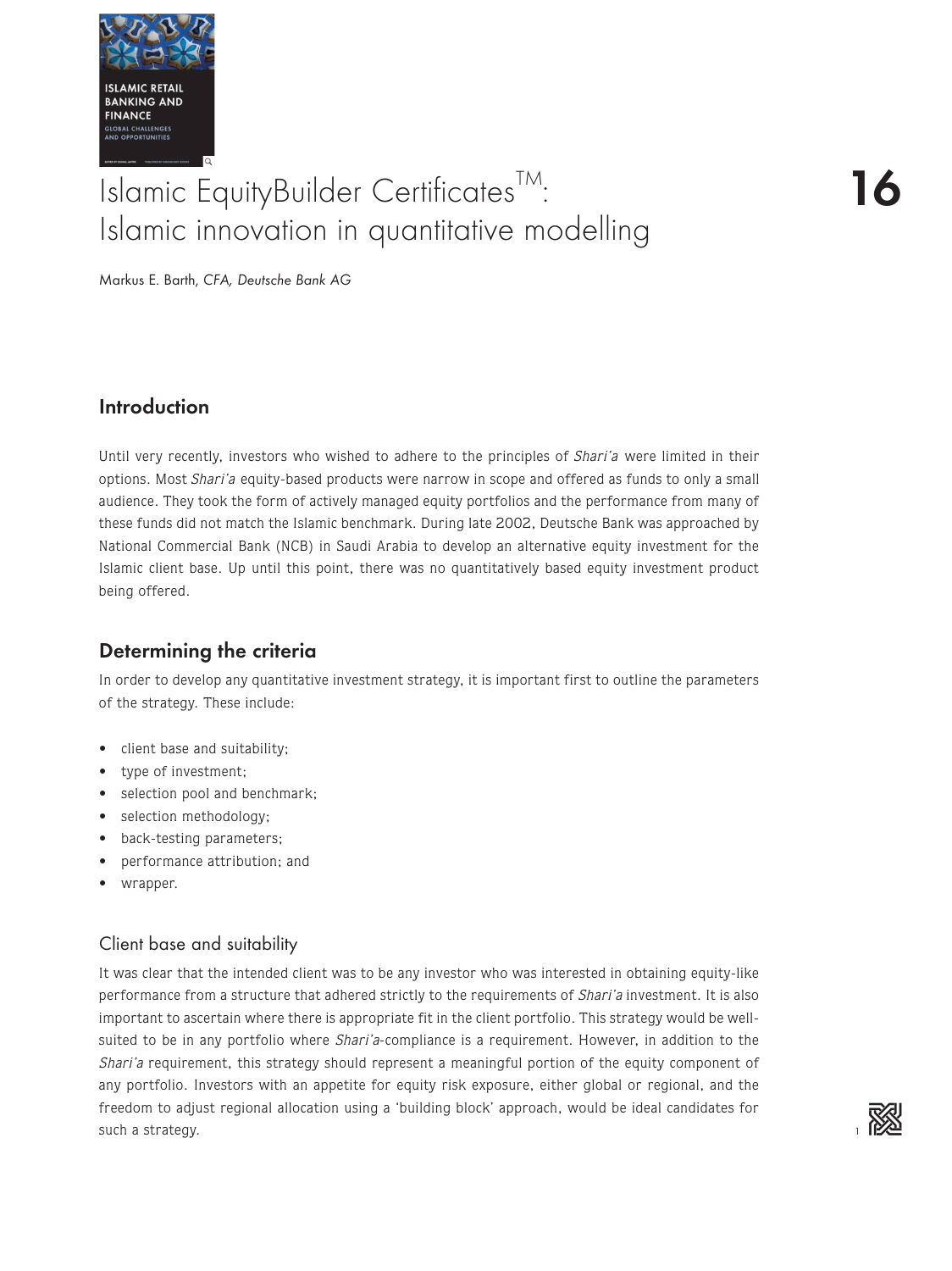#### Type of investment

As specified, the investment was to be equity-based, liquid, quantitative, transparent and without any subjectivity in the selection process. The aim was for a portfolio that could be easily distinguished from an actively managed equity fund in three ways: an easily understood, transparent stock selection methodology; better performance than the typical managed equity fund; and, of course, Shari'a-compliant.

### Selection pool and benchmark

The selection pool must meet certain criteria to be considered suitable for a quantitative equity portfolio. It must be liquid (ie, able to trade in reasonably large amounts on a daily basis with little or no market impact); publicly available or at least publicly known; and it must have historical constituents available for back-testing. Typically, the selection pool is determined as a subset of the accepted benchmark for the investment. In the Shari'a--complaint world, there are two publicly known equity benchmarks: the TII-FTSE Islamic Index and the Dow Jones Islamic Market Index. Each of these benchmarks has a reasonably long history, has historical constituents available, contains liquid stocks and is publicly available (for a fee). The analysis of the selection pool also requires a complete understanding of an index's Shari'a-compliance, in other words, how do the compilers make their index compliant and what rules are followed.

## Selection methodology

The manner in which the selection pool is narrowed-down to a final portfolio is probably one of the most important facets of building a quantitative equity strategy. The model must be logical, have its basis in financial theory and practice and, most of all, must be at least reasonably consistent in its performance. Of course, past performance is not indicative of future results, but when trying to build an investment model, it is important to develop the model with a strong logic that relates to the behaviour of stock prices. Some of the typical stock selection models often utilised today include:

- value (low price-to-earnings ratio, high dividend yield, low price-to-book value ratio);
- growth (EPS growth based on an historical forecast perspective, revenue growth or asset growth); and
- momentum (price changes, earnings estimate changes).

Each of these models has its plusses and minuses but, as will be seen later, within a Shari'a-compliant selection pool some of these models are not appropriate.

#### Back-testing parameters

Once a selection pool and methodology are determined, it is necessary to outline the back-test parameters. Simply put, these are the 'rules' that will be followed when trying to recreate a portfolio back in time to simulate the performance of the selection methodology. How often will the portfolio be rebalanced? Will the portfolio be equal weighted, capitalisation weighted or factor weighted? How will div-

Islamic **EquityBuilder**  $C$ ertificates<sup>T</sup> Islamic innovation in quantitative modelling

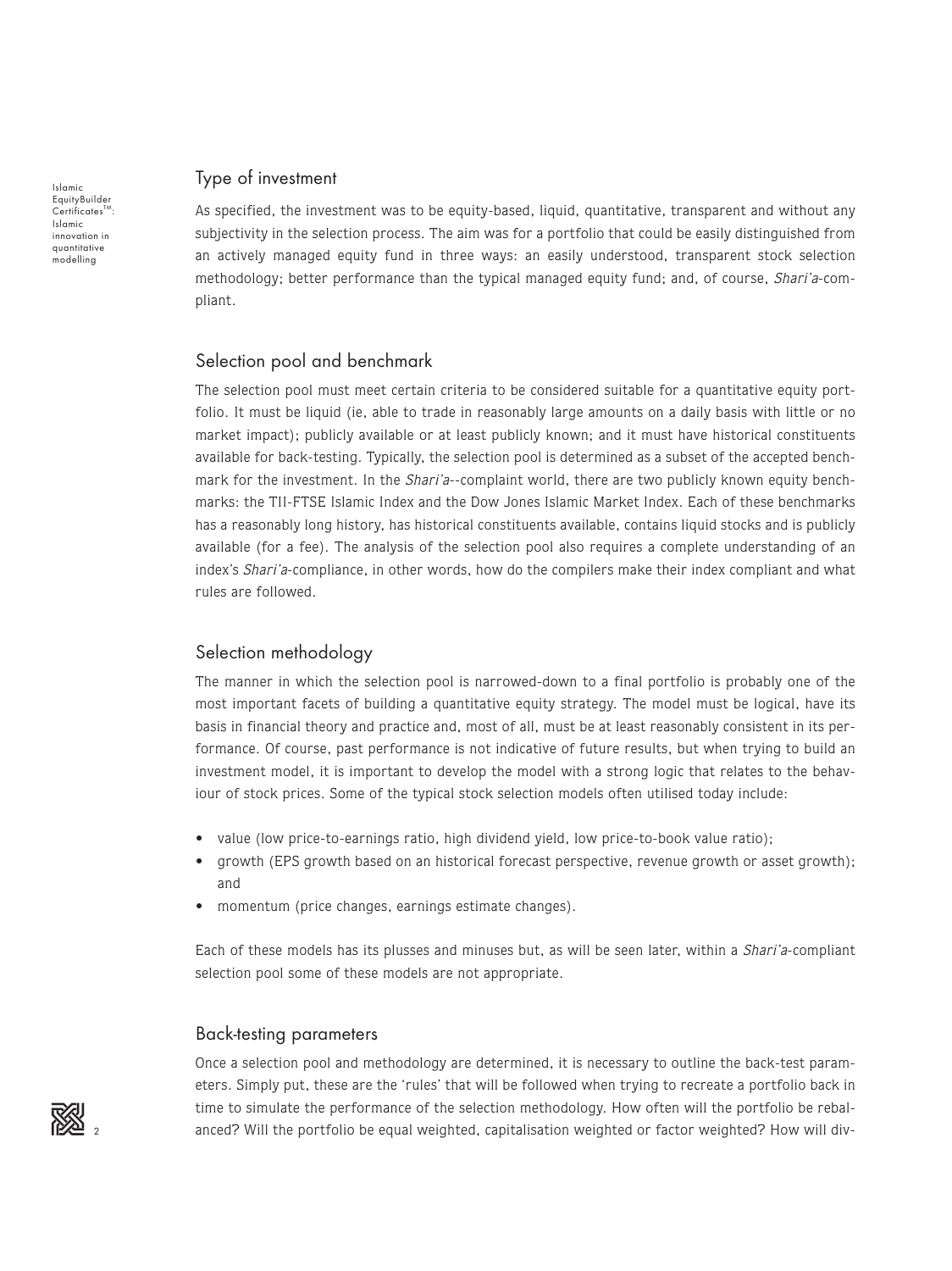idends be treated (excluded, reinvested or distributed)?

## Performance attribution

After the completion of the back-test, it is necessary to ascertain whether the performance derived from stock selection (as is hoped), sector allocation or even just coincidental factors. The quality and integrity of the model must be justified by some sort of performance attribution that will determine whether or not the model is adding alpha to the portfolio. In addition, the risk associated with the portfolio (volatility) compared to the benchmark must be assessed to determine the risk versus return relationship between the portfolio and the benchmark to ensure that there is no additional investment risk.

#### **Wrapper**

Once the model is completed and the portfolio methodology verified, the wrapper (how an investment is offered to the public) must be determined. There are numerous wrappers used for structured products, but the two most prominent are the certificate and the fund. Each has its advantages and disadvantages, which will be addressed later in the chapter. In either case, a national exchange listing, daily liquidity, and quotations on Bloomberg and Reuters would be desirable features for such a product.

# Analysing the benchmarks

As mentioned earlier, there are two primary Islamic equity indices that have been used as benchmarks, the TII-FTSE Islamic Index and the Dow Jones Islamic Market Index. Both index providers offer subindices based on regional breakdowns. The first task for Deutsche Bank and NCB was to examine each benchmark index and ascertain the level of Shari'a-compliance. The scholars at NCB, as well as the written documentation provided by Dow Jones and TII-FTSE, were relied upon for Shari'a screening procedures in order to evaluate each index alternative. The practices of Shari'a investment is a huge topic, but for the purposes of this chapter let us simply state that, between the two indices, the Dow Jones Islamic Market Index appeared to have a greater degree of Shari'a screening within its methodology.

For example, the TII-FTSE did not necessarily exclude as many industries from their index as did Dow Jones with theirs. Secondly, Dow Jones used a series of financial ratios to segregate those companies with an unacceptable level of debt, interest income and accounts receivable, whereas TII-FTSE had no such screening. As we were interested in appealing to the widest base of Islamic investors, and because NCB was a highly regarded Shari'a presence in the Middle East, we felt that it would be wisest to err on the side of conservatism.

Before the back-tests could begin, the liquidity of the Dow Jones Islamic Market Index was analysed. In total there were as many as 1,400 stocks in the index at any given time and the majority of these stocks were fairly illiquid. Liquidity is always the most important criterion when building a structured product portfolio, so this was a major concern for the model. Fortunately, Dow Jones breaks their index down into three segments – large, medium and small, referring to market capitalisation of the stock. It was relatively easy to eliminate the illiquid names by simply excluding the medium and small segments. This left us with a robust universe of approximately 300 stocks as a selection pool. The next stage was

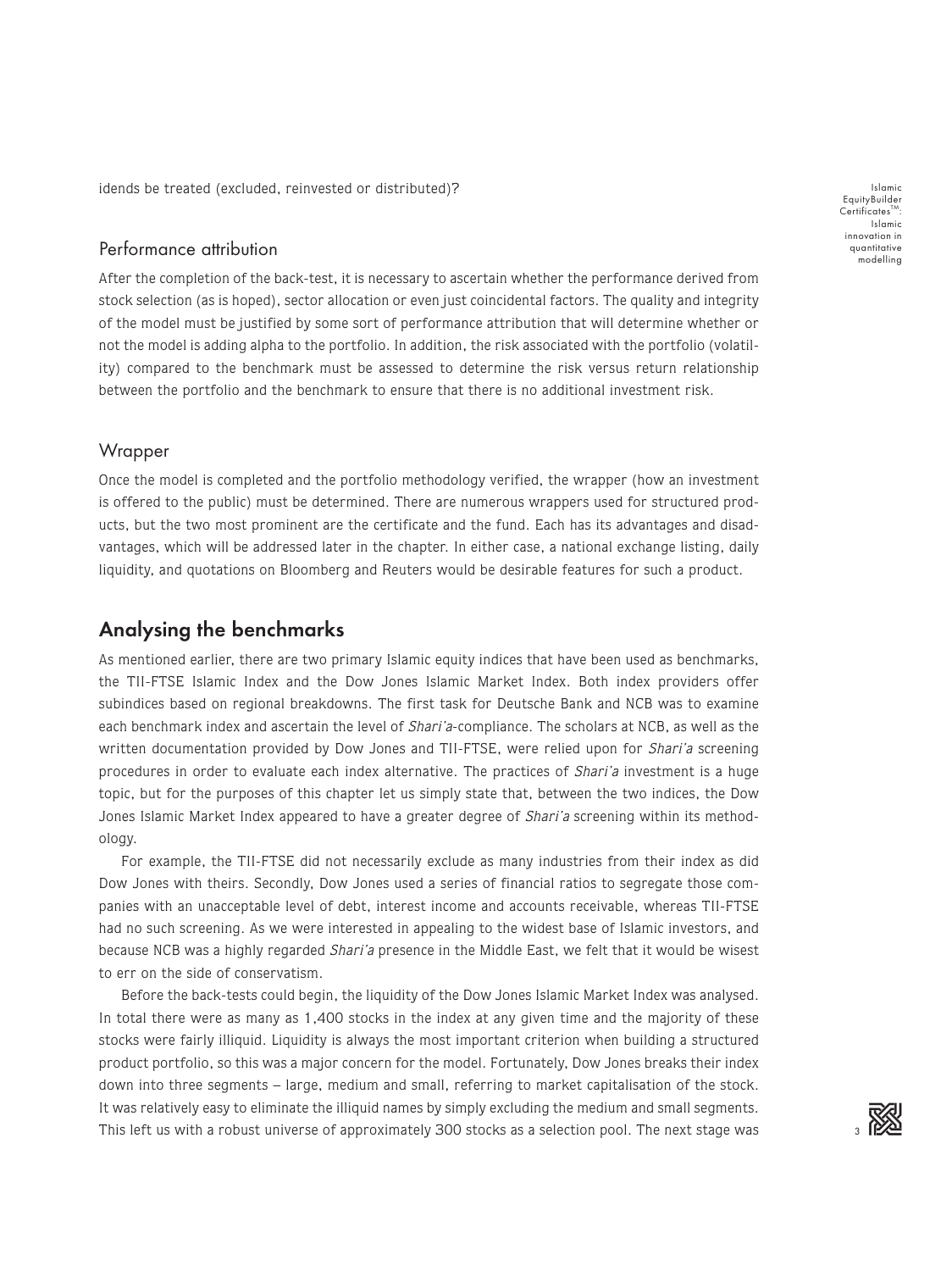Islamic EquityBuilder  $C$ ertificates<sup>T</sup> Islamic innovation in quantitative modelling

to obtain some sort of constituent history from Dow Jones in order to replicate the available stocks from the selection pool at periodic intervals going back in time.

Dow Jones was not able to provide a complete constituent history but was able to give us most of the history on an annual basis going back to the inception of the Islamic Market Index in 1996. Through careful analysis of each constituent list, we were able to verify the components and pricing of each annual selection pool. We were confident that the Dow Jones constituent history, while not perfect, was certainly sufficient to test our model. The historical constituent file was constructed on a quarterly basis from January 1996 through December 2002, and it was decided that the best approach to the strategy was to develop and test a portfolio for each of the three major geographical regions: the United States, Europe and the Asia Pacific region. Therefore, the selection pool was further stratified into the three regional components. Due to liquidity and trading limitations in certain markets, some countries were excluded from the selection pool. In the end, emerging markets were excluded. The composition of the regional selection pools was as follows:

- Europe: Austria; Belgium; Denmark; Finland; France; Germany; Ireland; Italy; Netherlands; Norway; Portugal; Spain; Sweden; Switzerland; and the United Kingdom.
- Asia Pacific: Australia; Hong Kong; Japan; and Singapore.
- *United States*: United States.

Once the three regional portfolio strategies were developed, a 'Global Portfolio' would be created using a weighted combination of the three regional portfolios. The weighting would mirror the regional weighting if the Islamic Benchmark Index, which was 50 per cent United States, 33.33 per cent Europe and 16.67 per cent Asia Pacific.

## Determining the stock selection model

Before deciding upon a final model, it was necessary to test a number of traditional stock selection models to determine which factors appeared best at predicting share price performance. It was interesting to discover that many of the traditional factors often used to build quantitative equity models simply did not generate alpha when applied to an Islamic universe of stocks; considering that the Islamic universe was void of many sectors that are relatively abundant in traditional benchmarks. Banks, insurance companies and other industries with businesses that are unacceptable in *Shari'a* terms are often large components in many traditional equity models. In particular, the absence of financials significantly affected the ability of a traditional value model to add alpha because financial stocks are often a large portion of a non-Shari'a-compliant value portfolio. When considering high dividend yielding stocks as a value component, the question was raised as to how to handle the abnormally high dividend payments given the usual requirement for Shari'a 'cleansing' of dividends. Once again, a traditional value approach proved to be unsuccessful in a Shari'a environment.

After exhausting the traditional quantitative models, it became necessary to think 'outside the box'. After careful re-examination of the selection pool, we realised that there was a very large weighting of technology, pharmaceutical and telecom shares. It was clear that traditional value methodologies were not likely to be successful with such a selection pool because these sectors rarely trade on valuation. The next step was to approach the stock selection from a growth perspective. Our experience with

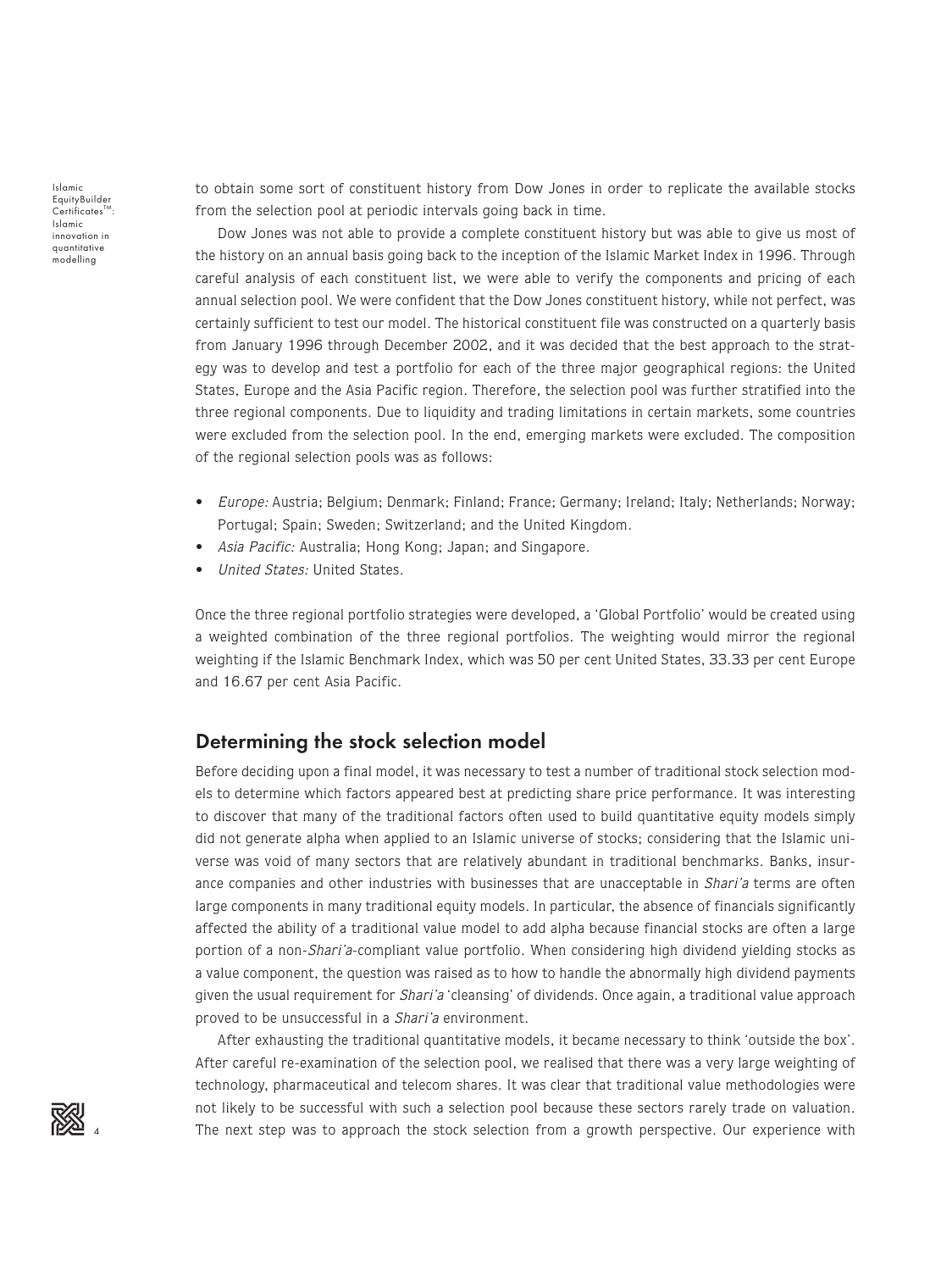analysing so-called growth sectors had led us to develop a model in the early 1990s based on the change in the earnings outlook for companies rather than a simple growth rate. Over the years Deutsche Bank Research discovered that one of the primary drivers to share price movement was not the forecast growth rate in earnings, nor was it the actual reported growth in earnings. The single greatest factor that led to price movement (in both directions) was the change in the earnings outlook. In other words, stocks with increasing earnings estimates consistently outperformed stocks with decreasing earnings estimates.

A simplistic earnings estimate revision model was adapted to test the stock selection process for the large capitalisation Islamic index selection pool outlined earlier. The model was quite simple: for each stock in the selection pool, calculate the ratio of net earnings estimates upgrades, less downgrades, as a percentage of the total number of earnings estimates. In formula form:

#### Number of FY1 earnings estimates increased – Number of FY1 earnings estimates decreased Total number of FY1 earnings estimates

Thus the estimate revision (or EREV) ratio was born. The source of the earnings estimate revision data was a company called Institutional Brokerage Estimate System (IBES), which has been collecting earnings estimates from every brokerage firm in the world for over 20 years. The reason that FY1 (fiscal year 1) earnings estimates were analysed is that we discovered that the market is primarily focused on a 24-month window. The market typically concentrates on the past 12 months earnings and the next 12 months earnings. More importantly, changes to FY2 or five-year growth rate estimates have much less impact on share prices than changes to FY1 earnings estimates. Because the aim was to find a model that would help to identify shares that were likely to perform better than the market, it was natural to select the nearer term earnings estimates.

## Why do earnings estimate revisions affect share prices?

The price of a stock is highly dependent upon growth in earnings. Companies with higher earnings growth should be entitled to a higher share price than companies with lower earnings growth. The increased earnings imply a future increase in dividends and subsequent higher investor returns. Therefore, investors should tend to seek out companies with above average earnings growth.

Investors have relied on consensus earnings estimates to ascertain which companies are most likely to provide the best earnings growth in the future. However, earnings estimates are not static – they change over time. The earnings outlook for some companies improves and for other companies the outlook becomes less positive or even negative. Since the consensus estimate is a moving target, it is the change in earnings estimates over time that provides meaningful insight into share price performance.

For example, if the outlook for a company's earnings becomes more optimistic (or less pessimistic), the shares become more attractive to investors. As more investors want to own shares with an improving earnings outlook, demand for the shares increases, which leads to upward price movements. Conversely, if the outlook becomes less optimistic (or more pessimistic) the shares become less attractive to investors. As more investors reduce their investment in these shares, prices come under downward pressure.

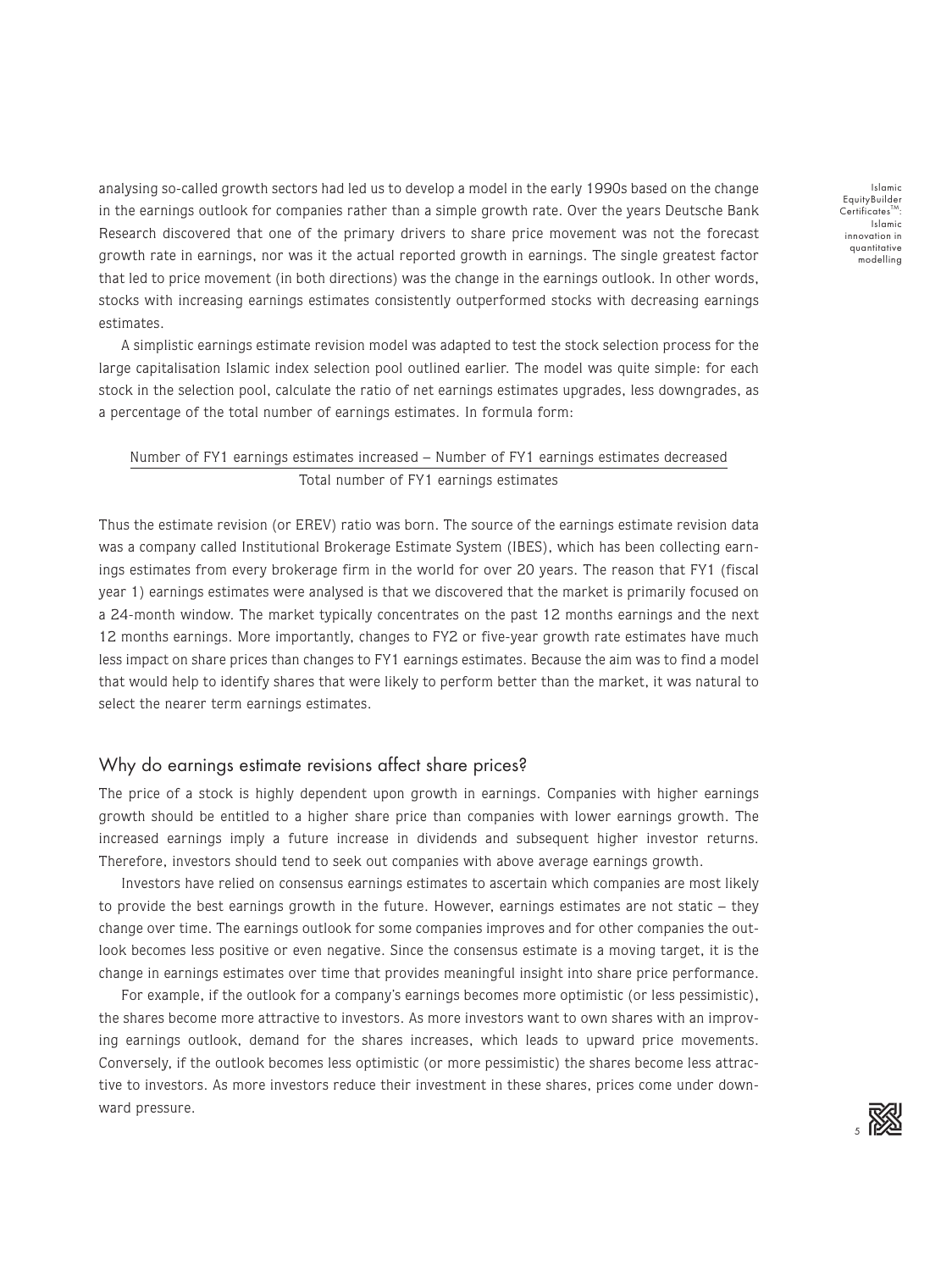#### Two dimensions of earnings estimate revisions

Analysis of historical data has shown that recent changes to earnings estimates can explain a great portion of share price movement. There are two aspects to earnings estimate revisions that need to be considered, namely direction and breadth.

The direction of earnings estimate changes determines whether the outlook is improving or weakening, and it can be measured in a number of different ways. One could simply calculate the absolute difference between the old estimate and the revision, or calculate the percentage change in the estimate. However, examining the behaviour of estimate revisions has yielded a consistent behaviour. The analysts that prepare their earnings estimates are typically not prone to making a single change to an estimate. Rather, they tend to make small, incremental changes over a period of time. Therefore, simply measuring one revision in terms of how large it is does not necessarily provide predictive information regarding the future movement of share prices. We decided that a more effective measure of the revision is reflected in the difference between the number of analysts who have upgraded their current estimate compared to the number of analysts who have downgraded their current estimate. If this difference is greater than zero, it can be inferred that the outlook for earnings growth has improved, which would imply higher share prices going forward. Conversely, if the difference is less than zero, a more pessimistic outlook can be inferred, which would imply weakening share prices going forward.

While this might seem all that is necessary (and many estimate revision models stop at this point), there is actually a second facet to the analysis (often overlooked) that can provide a better measurement of the change in a company's earnings outlook, namely the breadth of the estimate revision. To understand this second aspect, consider what is measured when one stops at the difference between the number of upgrades versus downgrades. Let's look at two hypothetical stocks:

#### **Stock A**

#### **Stock B**

| # of estimates upgraded                       | $= 8$  | # of estimates upgraded                                | $= 9$  |
|-----------------------------------------------|--------|--------------------------------------------------------|--------|
| # of estimates downgraded                     | $= 1$  | # of estimates downgraded                              | $=$ 3  |
| # of estimates unchanged                      | $= 21$ | # of estimates unchanged                               | $= 0$  |
| # of analysts that follow the stock           | $= 30$ | # of analysts that follow the stock                    | $= 12$ |
| Direction of estimate revisions:              |        | Direction of estimate revisions:                       |        |
| $8 - 1 = +7$ (outlook is improving)           |        | $9 - 3 = +6$ (outlook is improving)                    |        |
| Breadth of estimate revisions:                |        | Breadth of estimate revisions:                         |        |
| $+7/30 = +23$ per cent                        |        | $+ 6 / 12 = + 50$ per cent                             |        |
| 23 per cent of Stock A earnings estimates are |        | 50 per cent of Stock B earnings estimates are          |        |
| higher than they were one month ago.          |        | higher than they were one month ago.                   |        |
|                                               |        | Stock $R$ is more attractive than Stock $\Lambda$ when |        |

Stock B is more attractive than Stock A when direction and breadth are considered.

If we were to consider only the direction of the estimate revisions, Stock A would appear to be more attractive because it had a difference of +7 versus +6 for Stock B. Only when the net difference is com-

Islamic EquityBuilder  $C$ ertificates<sup>TM</sup> Islamic innovation in quantitative modelling

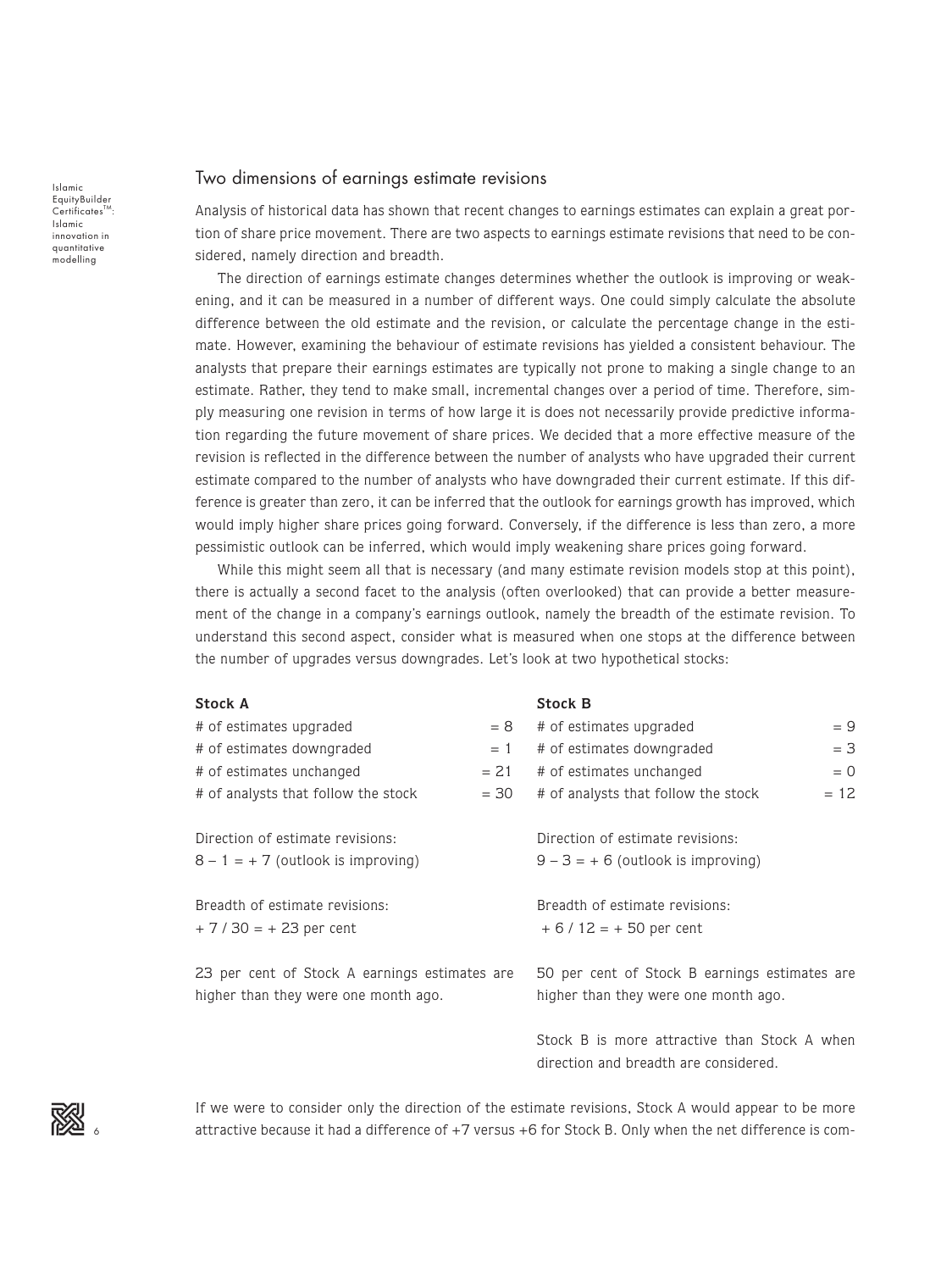pared to the total number of estimates do we get a flavour for the 'breadth' of the estimate revision. Once the breadth is included, it became clear that Stock B is in fact the more attractive investment based on estimate revisions. This is because a greater percentage of the analysts who follow Stock B increased their estimates. Breadth could also be defined as the 'conviction' of the analytical community that the estimate needs to be changed. By including breadth in the calculation, we are better able to refine the ranking of stocks and avoid selecting a stock with a large difference that is not a large percentage of the total number of estimates.

Islamic EquityBuilder  $Centificates^M$ Islamic innovation in quantitative modelling

#### Why isn't the magnitude of the revision as important?

We have found through empirical study that the number of estimates that change is more indicative of possible future share price changes than the amount by which an estimate is changed. As alluded to earlier, the reason that stock prices rise on estimate revisions may be due to the fact that investors tend to follow the announced changes to earnings estimates regardless of the magnitude of the change. This would suggest that investors are directionally driven. In addition, earnings forecasting is more of an 'art' than a 'science', which suggests that the accuracy of a point estimate may have less validity than the overall change in expectations. Therefore, we believe that share prices are driven more by the direction and conviction of the changes in market sentiment than by the actual amount by which that sentiment changes.

#### What about efficient markets?

Finance 101 teaches us that all stock prices adjust immediately to all publicly available information in the market. This would suggest that any and all changes to earnings estimates are immediately reflected in the stock price and therefore that there is little opportunity for excess return using the proposed model. While a discussion on market efficiency is a topic for an entire book, let us at least agree that there are certain inefficiencies in the market that create opportunity for alpha generation. More importantly, given the fact that analysts change their estimates over a period of time rather than just once, and not all analysts change their estimates at the same time or by the same increment, it follows that the movement of share prices in reaction to the dynamic changes in the consensus estimate are not instantaneous. Therefore, it is possible that alpha can be derived from a model such as the one described. Moreover, the results of the in-sample and out-of-sample tests suggest that there is indeed plenty of alpha to be derived from this strategy. If the markets were truly 100 per cent efficient, then the there would be no point in investing in anything other than the market index because alpha would not exist. The fact that investors disagree about the outlook for the economy, oil prices, industry growth and, of course, the outlook for earnings, provides the fuel by which the estimate revision engine can run.

## Performance assessment: Testing the model

In order to test the portfolio strategy we constructed a portfolio selection model which used the selection pool on the rebalancing date (quarterly beginning on 1 January 1996 through 31 December 2002, and then from 1 January 2004 through 31 December 2004 for the 'live' running of the strategy).

At each rebalancing date, the estimate revision (EREV) ratio for each company in the selection pool was calculated using the IBES 'Historical Consensus' database for that rebalancing date. For example, for the 1 January 1996 rebalancing, the constituents of the selection pool from Dow Jones on that date

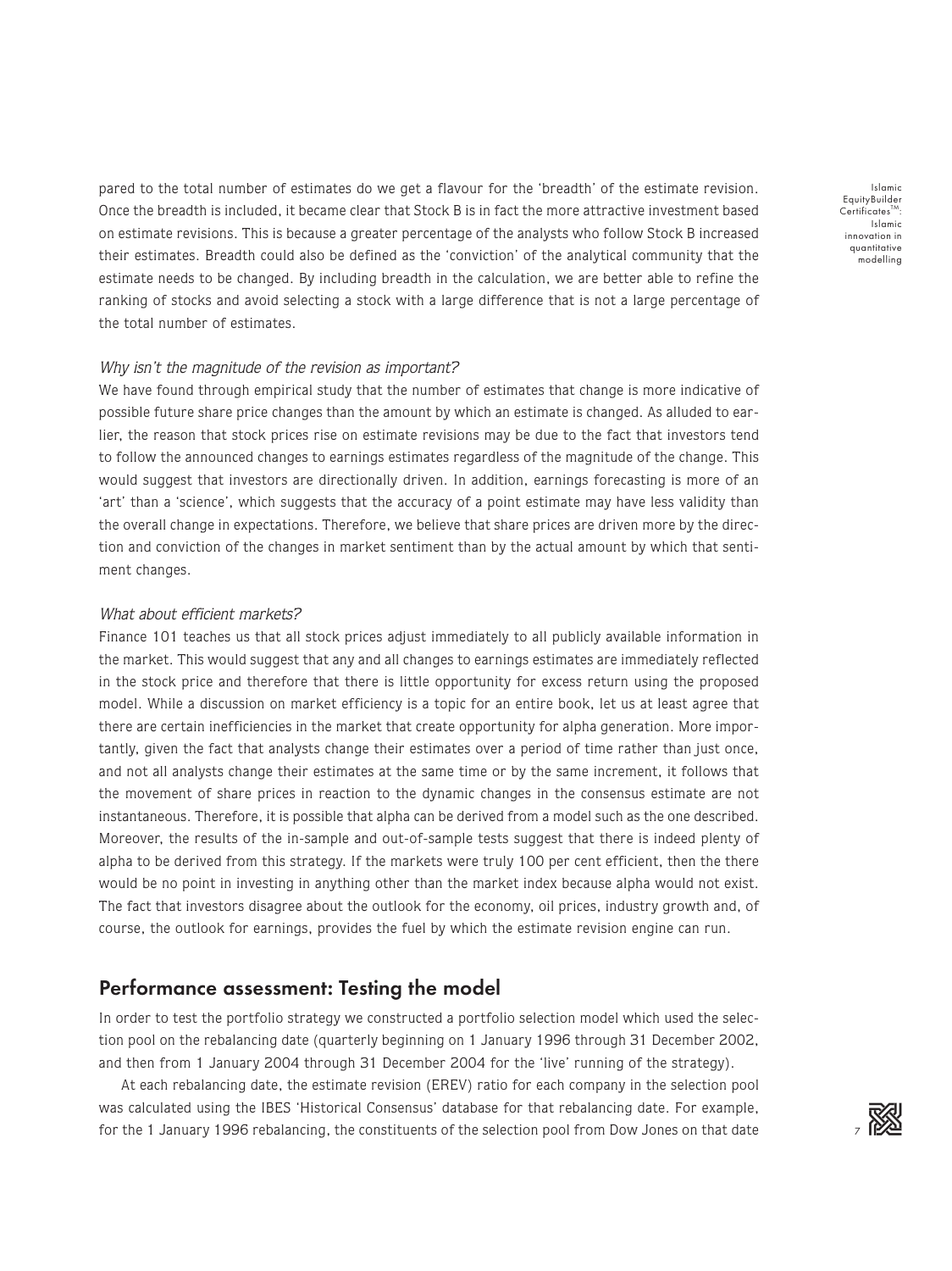#### Exhibit 16.1 Annualised portfolio returns\*

|                                               | Annualised percentage return |                       |        |        |
|-----------------------------------------------|------------------------------|-----------------------|--------|--------|
|                                               |                              |                       | Asia   | United |
|                                               |                              | Global Europe Pacific |        | States |
| Islamic EquityBuilder Portfolio <sup>1M</sup> | 22.3                         | $23\,\Delta$          | 14.3   | 226    |
| Dow Jones Islamic Index™                      | 9.1                          | 9.2                   | 5.8    | 9.8    |
| Conventional benchmark**                      | 6.1                          | 9.0                   | $-0.1$ | 9.5    |
| Excess return versus:                         |                              |                       |        |        |
| Islamic benchmark                             | 132                          | 14.2                  | 84     | 12 R   |
| Conventional benchmark                        | 16.3                         | 14 A                  | 143    | 13 1   |

\*Returns after 7 February 2003 are actual live performance; prior to this date, returns are back-tested.

| **Conventional benchmarks: |                                           |
|----------------------------|-------------------------------------------|
| Europe                     | STOXX Index <sup>™</sup>                  |
| Asia Pacific               | Dow Jones Asian Titans Index <sup>™</sup> |
| <b>United States</b>       | S&P 500 Index                             |
| Global                     | Dow Jones Global Titans Index™            |
|                            |                                           |

were used. Then using the IBES database, the EREV ratio was calculated for each company using the number of FY1 earnings estimates that were increased over the previous 30 days (ie, 1–31 December 1995). The other components of the EREV ratio were determined for the same time period (the previous 30 days prior to the rebalancing date).

Once the EREV for each stock in each regional selection pool had been calculated, we simply selected the 20 stocks with the highest EREV ratio from the Europe selection pool, which comprised the Islamic Europe EquityBuilder Portfolio™. The same procedure was followed to build the Islamic Source: Deutsche Bank, Bloomberg, Dow Jones, STOXX Asia Pacific portfolio and finally the Islamic US portfolio. However, because the US selection pool

was consistently larger in number than the Asia Pacific or Europe selection pools, the US portfolio consisted of the 30 highest ranked EREV ratios. The 'Global Portfolio' was merely the region-weighted (see the above discussion on regional weights) combination of the three regional portfolios (70 companies in total). At each subsequent quarterly rebalancing date, the entire process was repeated and new equalweighted regional and global portfolios were generated.

Each of the regional portfolios was equal weighted. The reason for equal weighting rather than capitalisation weighting was based on our experience when building quantitative equity models with a large cap selection pool. In general, there is no direct relationship between the degree of performance from a stock and its relative market capitalisation. Therefore, if the size of a portfolio constituent is not going to have a bearing on its absolute return, it is better not to make a decision on overweighting the holding. Secondly, equal weighting shows the 'average' performance of a highly ranked EREV stock and removes the potential distortion of portfolio returns if capitalisation weighting were used.

Exhibit 16.1 indicates, the Islamic EquityBuilder Portfolio Strategy<sup>TM</sup> delivered significant outperformance relative to both the Islamic benchmarks and the traditional (non-Islamic) benchmarks. Exhibits  $16.2-16.5$  show the historical absolute total returns (log scale) of each Islamic EquityBuilder Portfolio<sup>TM</sup> compared to its respective Islamic and non-Islamic benchmark. The returns of the portfolios include all rebalancing and trading costs but do not include any management fees that may be charged on a product tracking the portfolios. Also, 75 per cent of dividends were reinvested back into the portfolios due to the fact that 100 per cent of dividends are not realised for tax reasons. All of the portfolio and benchmark returns are expressed in US dollars except for the Europe portfolio and benchmarks, which are expressed in euros.

#### Risk versus return comparisons

The annualised daily volatility over the entire performance history of the Islamic EquityBuilder Portfolios<sup>™</sup> was compared to the annualised returns and plotted against the same information for the Islamic benchmark indices. Exhibit 16.6 shows that the Islamic Global EquityBuilder Portfolio<sup>TM</sup> has



Islamic **EquityBuilder**  $C$ ertificates<sup>T</sup> Islamic innovation in quantitative modelling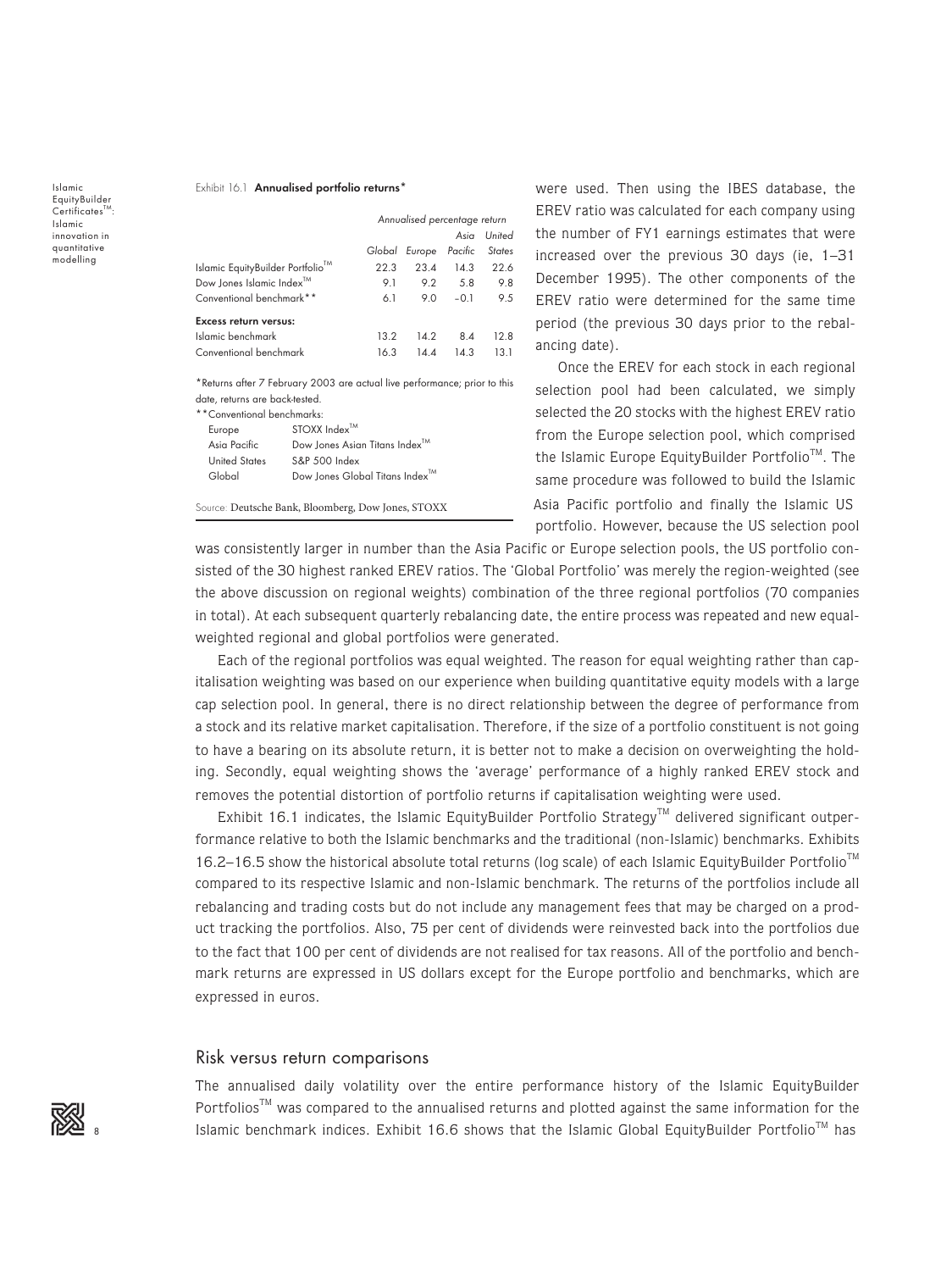





Exhibit 16.4 Performance comparison: Islamic Asia Pacific EquityBuilder Portfolio™, 1996–2005







Sources: Deutsche Bank, Bloomberg, Dow Jones, EuroSTOXX.

Exhibit 16.5 Performance comparison: Islamic US EquityBuilder Portfolio™, 1996-2005



Sources: Deutsche Bank, Bloomberg, Dow Jones.

offered over double the annualised return for taking slightly less risk than the Islamic Global Benchmark Index. A similar relationship exists for the Islamic Europe EquityBuilder Portfolio<sup>TM</sup> where significant incremental excess return is achieved while taking much less risk. For the US and Asia Pacific Portfolios, significant incremental excess return over the benchmark was generated but additional risk was incurred. However, on a return-per-unit-of-risk basis **(see the table below)**, all of the Islamic EquityBuilder Portfolios™ have offered superior results both in the back-test and since going live in February 2003.





# Creating the wrapper and securing approvals

Upon completion of the back-test and analysis of results, the next steps involved creating an investment wrapper and obtaining a fatwa for the Islamic EquityBuilder products. The most desirable wrapper for such an investment strategy was a certificate. In principle, the Islamic EquityBuilder Certificates™ would



Islamic EquityBuilder  $Centificance^{\text{T}}$ Islamic innovation in quantitative modelling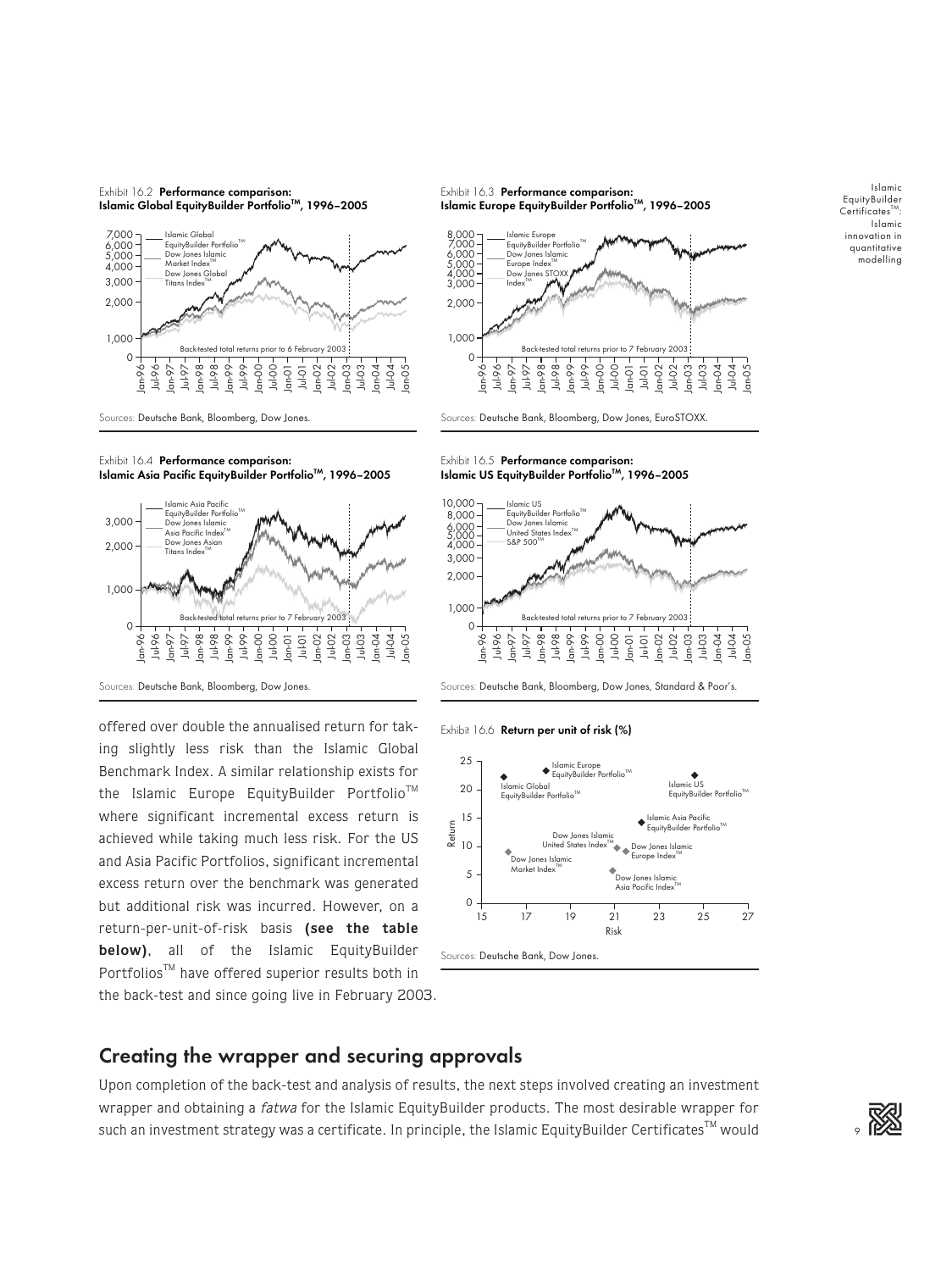#### Exhibit 16.7 Islamic EquityBuilder Certificates<sup>TM</sup> performance since inception, February 2003 (%)

| IEB and comparative benchmarks                     | Returns since inception* | IEB and comparative benchmarks                     | Returns since inception* |
|----------------------------------------------------|--------------------------|----------------------------------------------------|--------------------------|
| <b>Islamic Global EquityBuilder™</b>               | 55.67                    | Islamic US EquityBuilder <sup>™</sup>              | 46.35                    |
| Dow Jones Islamic Global Index™                    | 51.68                    | Dow Jones Islamic United States Index <sup>™</sup> | 45.18                    |
| Dow Jones Global Titans Index™                     | 44.84                    | $S\&P$ 500 Index <sup>™</sup>                      | 51.04                    |
| Islamic Asia Pacific EquityBuilder <sup>™</sup>    | 78.43                    | Islamic Europe EquityBuilder <sup>TM</sup>         | 23.40                    |
| Dow Jones Islamic Asia Pacific Index <sup>TM</sup> | 54.83                    | Dow Jones Islamic Europe Index <sup>TM</sup>       | 31.33                    |
| Dow Jones Asian Titans Index™                      | 56.87                    | Dow Jones STOXX Index™                             | 43.72                    |

\* As of 7 February 2003 until 31 December 2004. Islamic EquityBuilder Certificate returns include fees. All returns include dividend reinvestment and are in US dollars except for Europe, which are in euros.

Source: 222

Islamic **EquityBuilder**  $C$ ertificates<sup>T</sup> Islamic innovation in quantitative modelling

> be nationally listed on the Frankfurt Stock Exchange, offer daily liquidity and be sold in amounts as low as US\$100 per certificate on the offering. It was determined that not only the investment strategy but also the products themselves would be fully Shari'a-compliant.

> In cooperation with NCB and their Shari'a board, the approval process was initiated and only a few small changes to the selection pool methodology were required before the *fatwa* was granted. The board felt that there should be an additional financial ratio test for each of the companies in the Dow Jones Islamic Market Index. This ratio was a comparison of non-operating interest income as a percentage of revenue. Any company with more than 5 per cent of their total revenue sourced by non-operating interest income would be excluded from the Islamic EquityBuilder selection pool. Dow Jones agreed to our request that they include this calculation for each company in the Islamic Market Index whenever they supplied us with the constituent list.

> In addition to the extra financial ratio screen, the NCB Shari'a board also stipulated that NCB be given the opportunity after each portfolio selection to disapprove of a portfolio constituent based on Shari'a principles. The purpose of this additional requirement was to ensure that the Islamic EquityBuilder Portfolios<sup>™</sup> always complied with NCB Shari'a board principles, which might not always be in agreement with the Dow Jones Shari'a interpretation. At each rebalancing date, the constituents of each Islamic EquityBuilder Portfolio<sup>TM</sup> would be sent to NCB along with all of the underlying Dow Jones Islamic financial ratios and industry designations for each company. Following NCB approval for each constituent, the portfolio constituents would be traded.

> Finally, in order to provide Shari'a-compliance to the wrapper, the assets of the Islamic EquityBuilder portfolios would be segregated so that each and every investor would be protected in the event that Deutsche Bank was ever unable to meet its financial commitments. By segregating the assets from the Deutsche Bank balance sheet, any potential insolvency issues that could arise would not impact the assets underlying the Islamic EquityBuilder investors.

> Based on those stipulations, a fatwa was granted. Notably, this was the fist ever instance of a fully Shari'a-compliant quantitative equity strategy that included the wrapper as well as the portfolio strategy.

Performance since inception is set out in Exhibit 16.7.



#### Summary

The development and implementation of Islamic EquityBuilder Certificates<sup>TM</sup> represents a milestone in